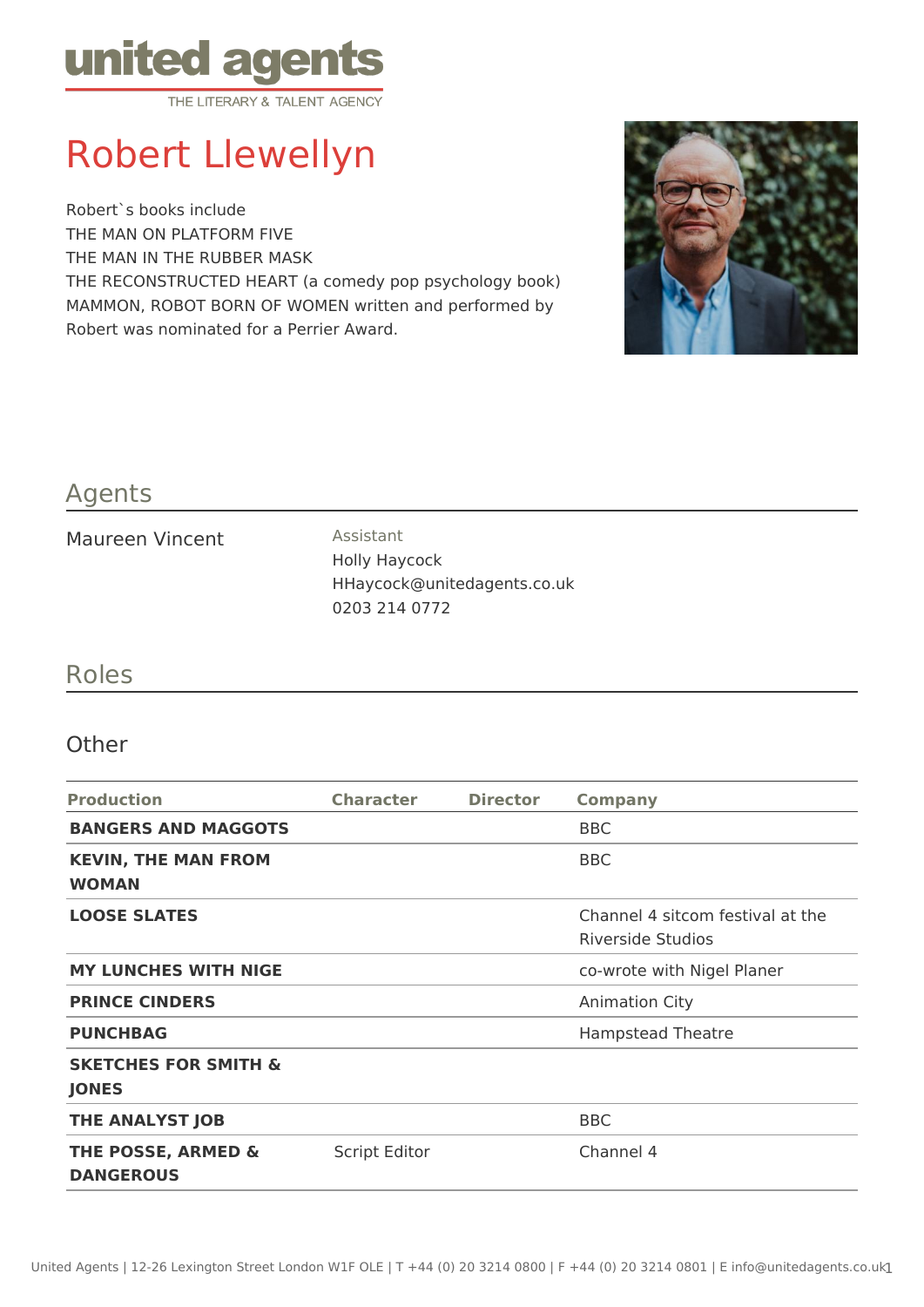## Radio

| <b>Production</b> | <b>Character</b> | <b>Director</b> | <b>Company</b> |
|-------------------|------------------|-----------------|----------------|
| <b>LOOSE ENDS</b> |                  |                 | Radio 4        |

## Stage

| <b>Production</b>                              | <b>Character</b>        | <b>Director</b> | <b>Company</b>                       |
|------------------------------------------------|-------------------------|-----------------|--------------------------------------|
| <b>BLUE HELMET</b>                             | writer/ performer       |                 | <b>BAC and Edinburgh</b><br>Festival |
| <b>IT'S A GIRL</b>                             |                         |                 |                                      |
| <b>MAMMON, ROBOT BORN OF A</b><br><b>WOMAN</b> | writer/ performer       | Martin Pope     | Edinburgh Festival                   |
| <b>ONAN</b>                                    | Co-writer/<br>performer | Liz Carruthers  | Edinburgh Festival and<br>South Bank |
| <b>ST PEDIMUS</b>                              | Director                |                 | Edinburgh Festival                   |
| <b>THE AUSTRALIAN PIG</b>                      | Director                |                 | Edinburgh Festival                   |
| THE RECONSTRUCTED HEART                        | writer/ performer       | Jack Klaff      | <b>World Tour</b>                    |
| THE TRUE STORY OF THE<br><b>TITANIC</b>        |                         | Stephen Daldry  | Sheffield Crucible<br>Theatre        |
|                                                |                         |                 |                                      |

## Television

| <b>Production</b>          | <b>Character</b>         | <b>Director</b>   | <b>Company</b>          |
|----------------------------|--------------------------|-------------------|-------------------------|
| <b>Carpool</b>             | Presenter                |                   | <b>RDF / UKTV</b>       |
| <b>A-Z OF LOVE</b>         |                          |                   | <b>BBC</b>              |
| <b>BIRDS OF A FEATHER</b>  | <b>Tory Candidate</b>    | Nic Phillips      | <b>BBC</b>              |
| <b>BOON</b>                | Mr Fenton                | Moira Armstrong   | Central                 |
| <b>BOTTOM</b>              | <b>Falklands War Vet</b> | Ed Bye            | <b>BBC</b>              |
| <b>COLIN'S SANDWICH</b>    |                          |                   | <b>BBC</b>              |
| <b>DIAL M FOR MIDNIGHT</b> |                          |                   | <b>LWT</b>              |
| <b>DOLLY PORN</b>          | writer/ performer        |                   | <b>TV21</b>             |
| <b>GETTING IT ON</b>       | writer/ performer        | Various           | Spitting Image<br>video |
| <b>GOD'S MILLIONS</b>      | Presenter                |                   | <b>Reef Television</b>  |
| <b>GRUSCHKO</b>            | Petrakov                 | <b>Tony Smith</b> | <b>BBC</b>              |
| <b>HEAD OVER HEELS</b>     |                          |                   | <b>BBC</b>              |
| <b>HOLLYWOOD SCIENCE</b>   | two series               | Various           | Channel 5               |